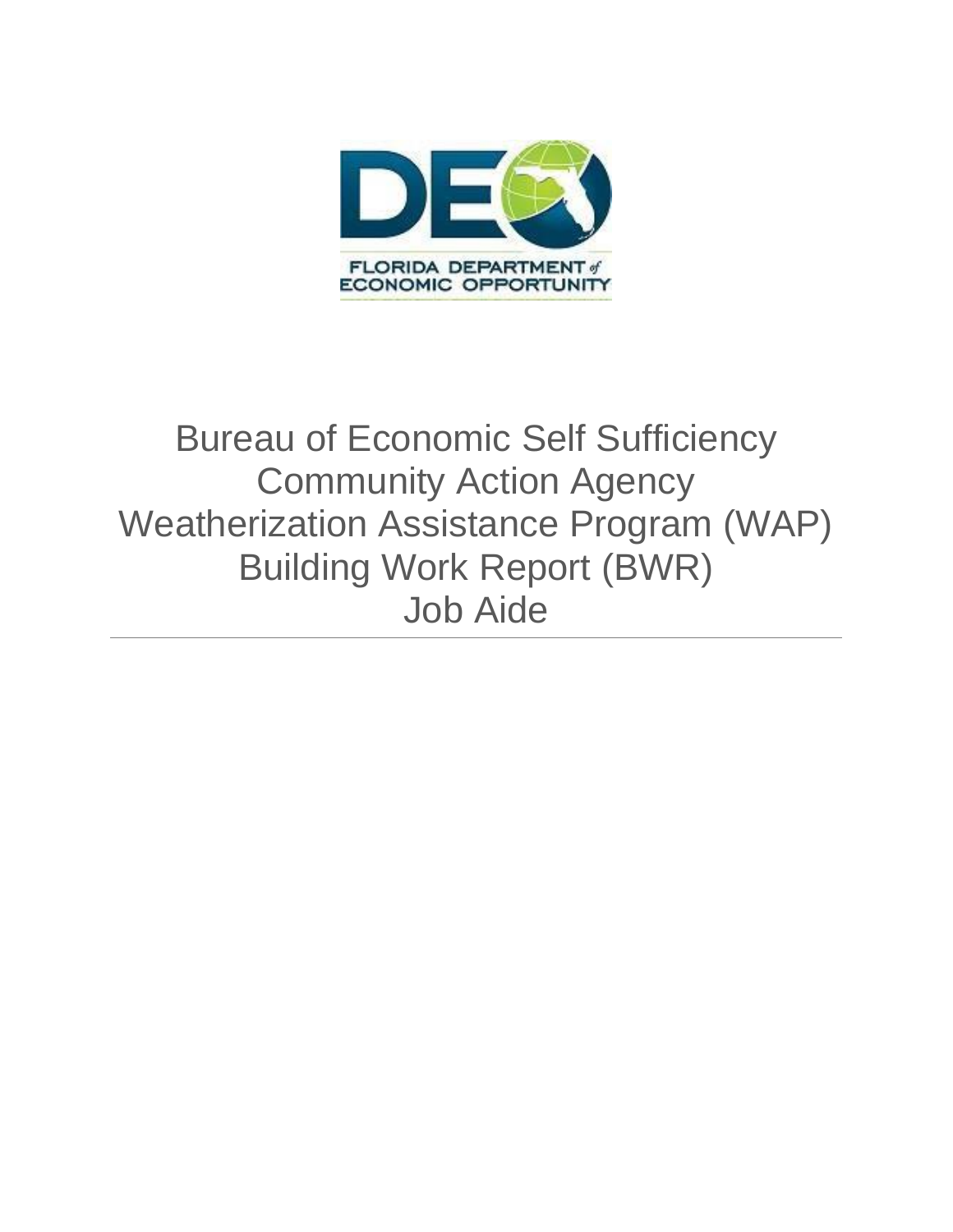

# **BWR Household Data**

To create Building Work Reports (BWR), Household and Client Data, go to the Tab in the Blue Bar on the Home Page.

| A                | Reports                                      | <b>Previously Served Households</b> | <b>BWR Household Data Entry</b> |                                                                    | <b>BWR Batches</b> | <b>BWR Household Data</b> | <b>Create SERA Case</b> |      |
|------------------|----------------------------------------------|-------------------------------------|---------------------------------|--------------------------------------------------------------------|--------------------|---------------------------|-------------------------|------|
|                  |                                              |                                     |                                 | D<br><b>SUBRECIPIENT ENTERPRISE</b><br><b>RESOURCE APPLICATION</b> |                    |                           |                         |      |
|                  |                                              |                                     |                                 | Florida Department of Economic Opportunity                         |                    |                           |                         |      |
|                  | <b>Subrecipient</b>                          | In Progress NFAs                    | <b>Pending Closeout NFAs</b>    | Closed NFAs                                                        | Advances           | Expenditures              | Interest Income         | More |
|                  | <b>MY ACCOUNT</b>                            |                                     |                                 |                                                                    |                    |                           |                         |      |
| <b>BESS Test</b> | 123 Main Street                              |                                     |                                 |                                                                    |                    |                           |                         |      |
|                  | Palm Coast, FL 32137<br><b>United States</b> |                                     |                                 |                                                                    |                    |                           |                         |      |
| · www.           | XXXXXX.COM                                   |                                     |                                 |                                                                    |                    |                           |                         |      |

This will open a screen that allows entry of Household and Client data, as well as the entry of BWR Items for that Household. Note that Fields in Red are required.

# **BWR Household**

| Regulred Fleids are in Red. |               |                              |               |                             |               |
|-----------------------------|---------------|------------------------------|---------------|-----------------------------|---------------|
| Job#                        |               | <b>Fuel Source</b>           | v<br>--None-- | <b>Landlord Agreement</b>   | No<br>v       |
| Street                      |               | Unit                         |               | City                        |               |
| State                       | <b>FL</b>     | Zip                          |               | County                      | Select County |
|                             |               | Proof of Ownership           |               | <b>Client Energy</b>        | --None--      |
| Sq Foot                     |               | Property Type                | v<br>--None-- | Year Bullt                  |               |
| Pre Reading Date            | $5/16/2018$ ] | Post Reading Date            | $5/16/2018$ ] | <b>Final Reading Date</b>   | [5/16/2018]   |
| Pre Blower Reading          |               | Post Blower Reading          |               | <b>Final Blower Reading</b> |               |
| Pre Monoxor Reading         |               | <b>Final Monoxor Reading</b> |               |                             |               |
| <b>Inspected Date</b>       | 5/16/2018]    | Inspector                    |               | Comments                    |               |

# **Household Members**

| Required Fields are in Red.<br>Applicant | ✓ | <b>First Name</b>        | <b>Last Name</b>         |                      |
|------------------------------------------|---|--------------------------|--------------------------|----------------------|
| Last 4 of SSN                            |   | Age                      | <b>Disabled</b>          | $\qquad \qquad \Box$ |
| Proof of Income                          |   | <b>Employment Income</b> | <b>Unemployment Comp</b> |                      |
| <b>Social Security</b>                   |   | Supplemental Income      | <b>Retirement Income</b> |                      |
| Other Income                             |   |                          |                          |                      |
| <b>Add Another Member</b>                |   |                          |                          |                      |
| <b>Add BWR Items</b>                     |   |                          |                          |                      |
| Required Fields are in Red.<br>Add Item  |   |                          |                          |                      |
| <b>Create BWR</b>                        |   |                          |                          |                      |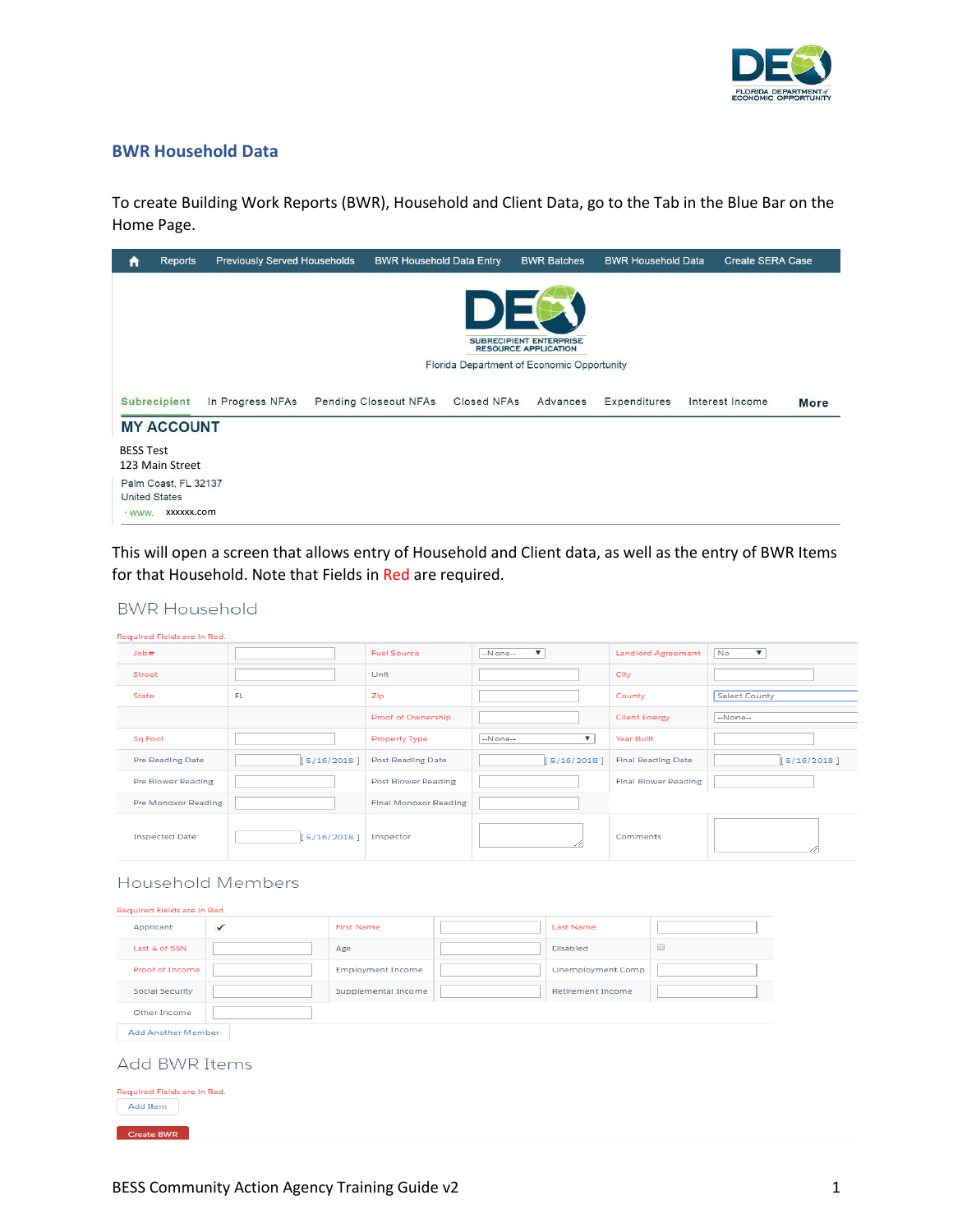

- 1. After entering one client, click the Add Member button to add additional household members.
- 2. The first member added is auto selected as the Applicant.
- 3. After entering the first BWR item, click Add Item to add additional BWR items for this BWR.
- 4. When you have completed adding the members and items for this BWR, click Create BWR to create another BWR.

#### **BWR Batches**

Each time the Create BWR button is selected, that BWR data is added to a BWR Batch. The BWR Batch is how the BWRs are grouped together for payment.

At the bottom of the BWR entry screen, you can see the BWRs included in the BWR Batch.

# **BWR Households in Batch**

| Job Number   Address |                                                             | Total BWR Amount |
|----------------------|-------------------------------------------------------------|------------------|
|                      | WXB12345   13 Ricardo Place Palm Coast FL Florida   \$12.00 |                  |

#### **Editing BWRs**

The BWR, Household Members and BWR Items can be edited through this Job Number link in the list above. Clicking on this link will take the users to the BWR with the existing data, and they can add, delete and edit any of the existing data.

| <b>Joba</b>                                         | <b>WXB12345</b>                     |             | <b>Puel Source</b>       |        | Natural Gas ▼                      |                  | Landlord Agreement       |                                      | Yes<br>▼  |                                 |
|-----------------------------------------------------|-------------------------------------|-------------|--------------------------|--------|------------------------------------|------------------|--------------------------|--------------------------------------|-----------|---------------------------------|
| Street                                              | 13 Ricardo Place                    |             | City                     |        | Palm Coast                         |                  | Zlo.                     |                                      | Florida   |                                 |
| State                                               | FL.                                 |             | Proof of Ownership       |        | 32164                              |                  | Cilent Energy            |                                      |           | Household with High Energy Burc |
| Sq Foot                                             | 1,000                               |             | Property Type            |        | Owner Mobile Home                  | ▼                | Year Bullt               |                                      | 2002      |                                 |
| Pre Reading Date                                    | 5/16/2018                           | [5/16/2018] | Post Reading Date        |        | 5/16/2018                          | [5/16/2018]      | Final Reading Date       |                                      | 5/16/2018 | [5/16/2018]                     |
| Pre Blower Reading                                  |                                     |             | Post Blower Reading      |        |                                    |                  | Final Blower Reading     |                                      |           |                                 |
| Pre Monoxor Reading                                 |                                     |             | Final Monoxor Reading    |        |                                    |                  |                          |                                      |           |                                 |
| <b>Inspected Date</b>                               |                                     | [5/16/2018] | Inspector                |        |                                    |                  | Comments                 |                                      |           |                                 |
|                                                     | Household Members                   |             |                          |        |                                    |                  |                          |                                      |           |                                 |
| Required Fleids are In Red.                         |                                     |             |                          |        |                                    |                  |                          |                                      |           |                                 |
| Delete Applicant                                    | ✓                                   |             | <b>First Name</b>        | Kelth  |                                    | <b>Last Name</b> |                          | Beers                                |           |                                 |
| Last 4 of SSN                                       | $***3555$                           | Age         |                          | 58     |                                    | <b>Disabled</b>  |                          | $\qquad \qquad \qquad \qquad \qquad$ |           |                                 |
| Proof of Income                                     | w <sub>2</sub>                      |             | <b>Employment Income</b> |        |                                    |                  | <b>Unemployment Comp</b> |                                      |           |                                 |
| Social Security                                     |                                     |             | Supplemental Income      |        |                                    |                  | Retirement Income        |                                      |           |                                 |
| Other Income                                        |                                     |             |                          |        |                                    |                  |                          |                                      |           |                                 |
| Add Another Member                                  |                                     |             |                          |        |                                    |                  |                          |                                      |           |                                 |
| <b>Add BWR Items</b><br>Required Fields are in Red. |                                     |             |                          |        |                                    |                  |                          |                                      |           |                                 |
| Delete Type of Measure                              | <b>Envelope/Insulation Measures</b> |             | ▼<br>Measure             |        | Blower door assisted air sealing ▼ |                  | Unit of Measure          | <b>CFM</b>                           | ▼         |                                 |
| Unit of Measure Value                               | 3.00                                |             | <b>Unit Cost</b>         | 3.0000 |                                    |                  | <b>Labor Cost</b>        | 3.00                                 |           |                                 |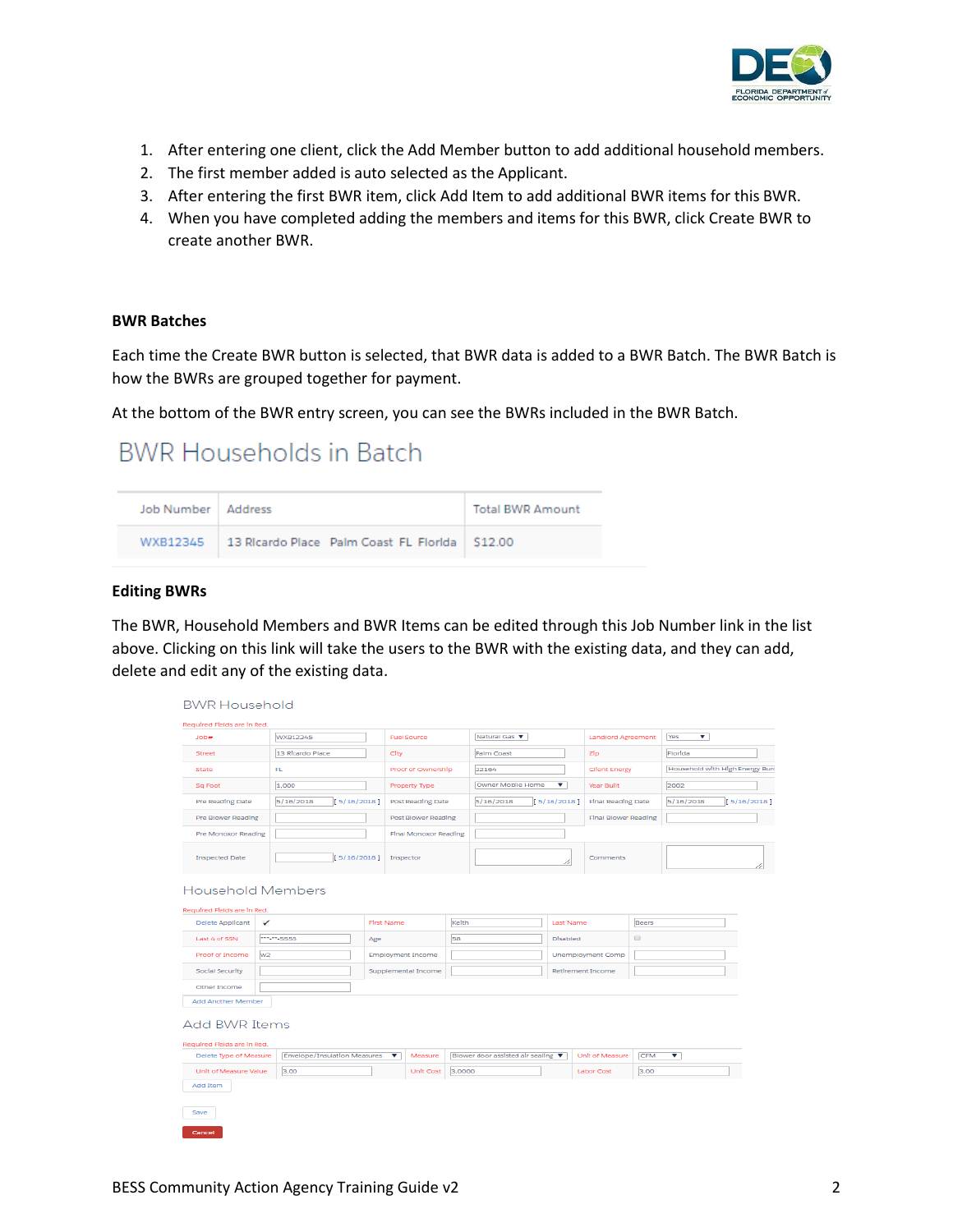

Upon saving the changes to the BWR, the user will be returned to the BWR entry screen to complete the financial transactions.

\*\***BWRs can be edited or updated UNTIL they have been assigned to NFAs. Once the Batch BWRs are assigned to an NFA and Financial Activities are created, the Batch and its related BWRs are no longer editable.\*\***

#### Related NFAs You MUST select at least one NFA. Batch Total \$12.00 [5/16/2018] Reporting Time Period End  $[5/16/2018]$ Reporting Time Period Start Batch NFA 1 NFA1 Amount Select NFA NFA2 Amount Batch NFA 2 Select NFA Finish

# **BWR Households in Batch**

| Job Number Address<br>The company of the Control of the |                                                         | <b>Total BWR Amount</b> |
|---------------------------------------------------------|---------------------------------------------------------|-------------------------|
|                                                         | WXB12345 13 Ricardo Place Paim Coast FL Florida \$12.00 |                         |

# **Assigning BWRs to NFAs**

Once you have completed entering the BWR, Household and Client Data, and are ready to create Financial Activities for those BWRs, you will choose the NFA to which you want to assign the BWRs.

|             | [5/16/2018]<br>Reporting Time Period Start | Reporting Time Period End |             | [5/16/2018] |
|-------------|--------------------------------------------|---------------------------|-------------|-------------|
| Batch NFA 1 | Select NFA                                 | v                         | NFA1 Amount |             |
| Batch NFA 2 | Select NFA                                 | ▼                         | NFA2 Amount |             |
| Finish      | <b>BWR Households in Batch</b>             |                           |             |             |
|             |                                            |                           |             |             |
| Job Number  | Address                                    | <b>Total BWR Amount</b>   |             |             |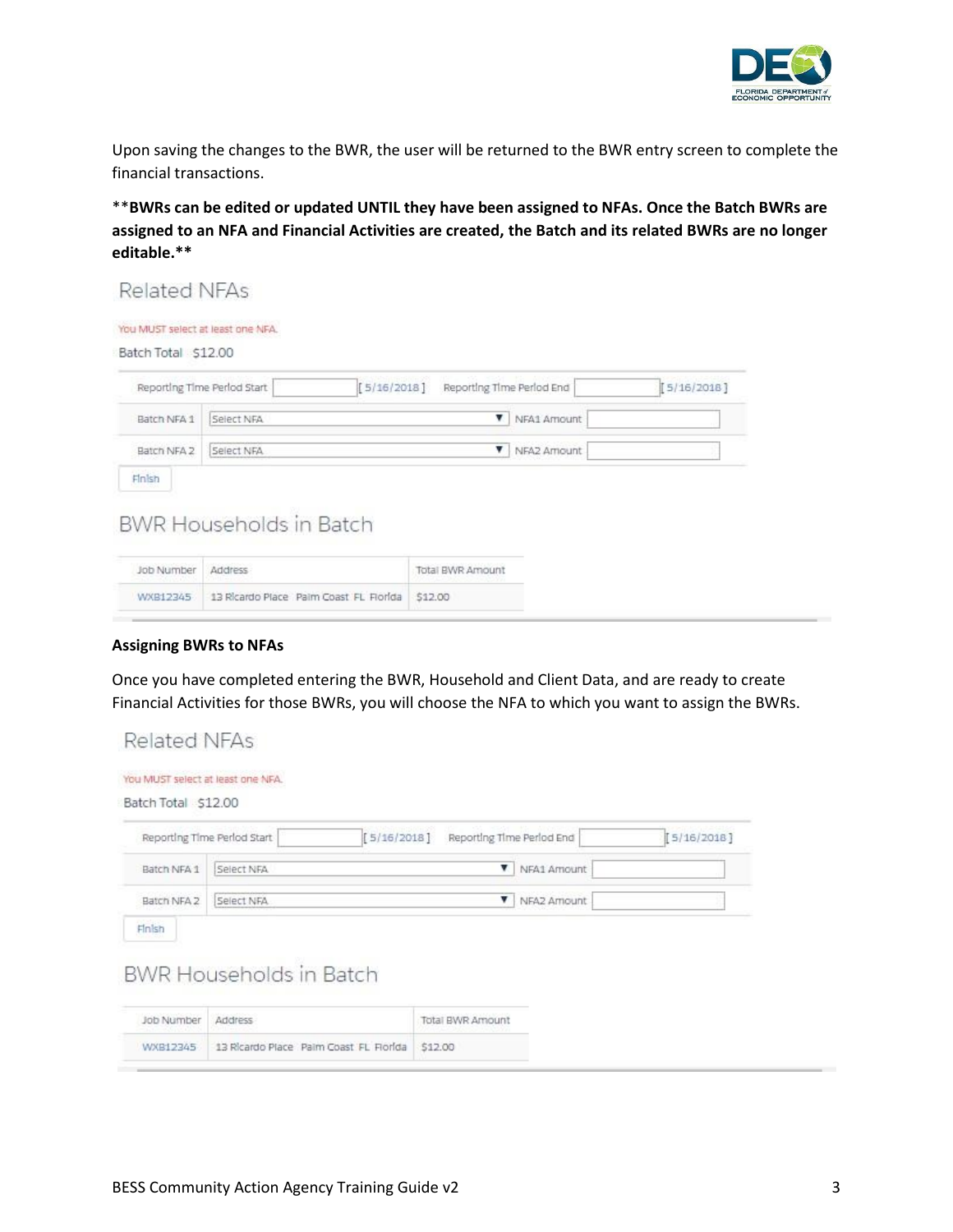

- 1. In the related NFA section, you will chose at least one, but up to two NFAs.
- 2. Select the Reporting Time Period Start and End Dates.
- 3. Click the Select NFA drop down to see a list of applicable NFAs for this program.
- 4. Chose the NFA you want to use.
- 5. Click Finish to complete the BWR assignment to the NFA.

#### **Financial Activities and Cost Categories**

On the next screen, you will have the ability to enter the amounts in the applicable Cost Categories for the Reimbursement Request.

| <b>BWR</b> Information |  |  |
|------------------------|--|--|
|                        |  |  |
|                        |  |  |

| NFA 1 Amount            | S1,092.00 NFA 2 Amount                                              | 5.00 |  |
|-------------------------|---------------------------------------------------------------------|------|--|
| Total Batch Labor 53.00 | Total Batch Materials   \$1,089.00   Batch Grand Total   \$1,092.00 |      |  |

NFA<sub>1</sub>

| Name                 | Cost Category Name                                  | <b>Activity</b>                                                                                                                                                                                                                                                                                                                                                                                                                                                                                                                                                                                                                                                                                                                                                   | Cost Code   | Add Up       | Category Total Budget | <b>Budget Remaining</b> | <b>Funds</b> |
|----------------------|-----------------------------------------------------|-------------------------------------------------------------------------------------------------------------------------------------------------------------------------------------------------------------------------------------------------------------------------------------------------------------------------------------------------------------------------------------------------------------------------------------------------------------------------------------------------------------------------------------------------------------------------------------------------------------------------------------------------------------------------------------------------------------------------------------------------------------------|-------------|--------------|-----------------------|-------------------------|--------------|
| FACC 512632          | Administrative Expenses                             | Administrative - Only Documented Costs                                                                                                                                                                                                                                                                                                                                                                                                                                                                                                                                                                                                                                                                                                                            |             | ✔            | \$10,000,00           | \$10,000,00             |              |
| FACC 512634          | Production Expenses<br>Labor<br>✔<br>\$10,000,00    |                                                                                                                                                                                                                                                                                                                                                                                                                                                                                                                                                                                                                                                                                                                                                                   | \$10,000.00 |              |                       |                         |              |
| <b>FACC - 512633</b> | Production Expenses<br>Material<br>✓<br>\$10,000,00 |                                                                                                                                                                                                                                                                                                                                                                                                                                                                                                                                                                                                                                                                                                                                                                   | \$10,000.00 |              |                       |                         |              |
| FACC 512631          | Production Expenses                                 | Materials/Labor/Program Support                                                                                                                                                                                                                                                                                                                                                                                                                                                                                                                                                                                                                                                                                                                                   |             | ✔            | \$10,000,00           | \$10,000,00             |              |
| FACC - 512643        | Production Expenses                                 | Materials/Labor/Program Support - Fee For Service                                                                                                                                                                                                                                                                                                                                                                                                                                                                                                                                                                                                                                                                                                                 |             | ✔            | \$10,000,00           | \$10,000,00             |              |
| FACC 512644          | Production Expenses                                 | Materials/Labor/Program Support - Labor                                                                                                                                                                                                                                                                                                                                                                                                                                                                                                                                                                                                                                                                                                                           |             | ✔            | \$10,000,00           | \$10,000.00             |              |
| FACC - 512645        | Production Expenses                                 | Materials/Labor/Program Support - Materials                                                                                                                                                                                                                                                                                                                                                                                                                                                                                                                                                                                                                                                                                                                       |             | ✔            | \$10,000,00           | \$10,000,00             |              |
| <b>FACC 512637</b>   | Program Expenses<br>Annual Financial Audit<br>✔     |                                                                                                                                                                                                                                                                                                                                                                                                                                                                                                                                                                                                                                                                                                                                                                   | \$0.00      | <b>SO.00</b> |                       |                         |              |
| FACC 512639          | Program Expenses                                    | Equipment                                                                                                                                                                                                                                                                                                                                                                                                                                                                                                                                                                                                                                                                                                                                                         |             | ✔            | <b>SO.00</b>          | <b>SO.00</b>            |              |
| FACC - 512636        | Program Expenses                                    | Health and Safety                                                                                                                                                                                                                                                                                                                                                                                                                                                                                                                                                                                                                                                                                                                                                 |             | ✔            | <b>S0.00</b>          | <b>SD.00</b>            |              |
| FACC - 512640        | Program Expenses                                    | Liability Insurance                                                                                                                                                                                                                                                                                                                                                                                                                                                                                                                                                                                                                                                                                                                                               |             | ✔            | \$0.00                | <b>SD.00</b>            |              |
| FACC 512638          | Program Expenses                                    | Training and Technical Assistance                                                                                                                                                                                                                                                                                                                                                                                                                                                                                                                                                                                                                                                                                                                                 |             | ✔            | \$0.00                | \$0.00                  |              |
| FACC 512642          | Program Expenses                                    | Training and Technical Assistance - Equipment                                                                                                                                                                                                                                                                                                                                                                                                                                                                                                                                                                                                                                                                                                                     |             | ✔            | <b>SO.00</b>          | <b>SQ.00</b>            |              |
| FACC 512641          | Program Expenses                                    | Training and Technical Assistance - Tech Training                                                                                                                                                                                                                                                                                                                                                                                                                                                                                                                                                                                                                                                                                                                 |             | ✔            | <b>SO.00</b>          | <b>SO.00</b>            |              |
| FACC - 512635        | Program Support Expenses                            | <b>METS</b>                                                                                                                                                                                                                                                                                                                                                                                                                                                                                                                                                                                                                                                                                                                                                       |             | ✔            | \$0.00                | <b>SO.00</b>            |              |
| Agreement.           |                                                     | By signing this report, I certify to the best of my knowledge and belief that the report is true, complete, and accurate, and the expenditures, disbursements and cash receipts are for the g<br>objectives set forth in the terms and conditions of the Rederal award. I am aware that any false, fictitious, or fraudulent information, or the omission of any material fact, may subject me<br>administrative penalties for fraud, false statements, false claims or otherwise. (U.S. Code Title 18, Section 1001 and Title 31, Sections 3729-3730 and 3801-3812).<br>Recipient hereby certifies that it has been open and operating during its normal business hours for the month of, as described in Attachment F, Warranties and Representations, of the F |             |              |                       |                         |              |
|                      |                                                     |                                                                                                                                                                                                                                                                                                                                                                                                                                                                                                                                                                                                                                                                                                                                                                   |             |              |                       |                         |              |
| Save                 |                                                     |                                                                                                                                                                                                                                                                                                                                                                                                                                                                                                                                                                                                                                                                                                                                                                   |             |              |                       |                         |              |

The following page will show you the Batch of BWR information and links to the Financial Activities to submit each Reimbursement request for approval.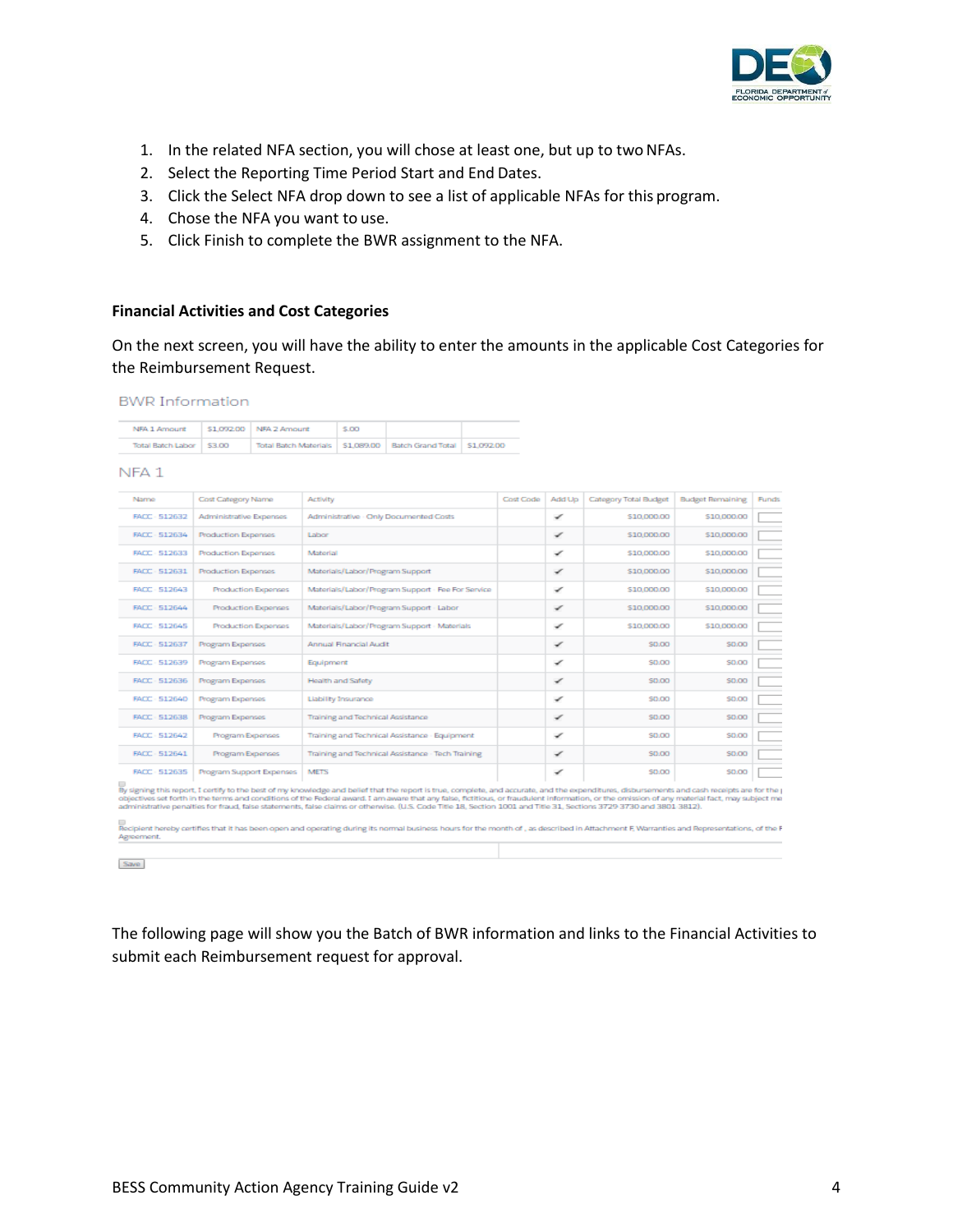

| <b>BWR Batch</b><br><b>BWRB-0899</b>                                        |                    |                                                           |                  |              |
|-----------------------------------------------------------------------------|--------------------|-----------------------------------------------------------|------------------|--------------|
|                                                                             |                    |                                                           |                  |              |
| <b>BWR Batch Name</b><br><b>BWRB-0899</b>                                   |                    | Owner<br><b>Rebbeca BeersTEST</b>                         |                  | $\mathbf{r}$ |
| NFA <sub>1</sub><br>036864 - Weatherization Assistance Program (WAP) - 2016 |                    |                                                           |                  |              |
| NFA <sub>2</sub><br>036863 - Weatherization Assistance Program (WAP) - 2016 |                    |                                                           |                  |              |
| <b>Financial Activity 1</b><br>FA-281732                                    |                    |                                                           |                  |              |
| Financial Activity 2<br>FA-281733                                           |                    |                                                           |                  |              |
| Batch ID<br>Rebbeca BeersTEST 2018-04-16 14:38:49                           |                    |                                                           |                  |              |
| <b>Created By</b><br>Rebbeca BeersTEST, 4/16/2018 10:38 AM                  |                    | Last Modified By<br>Rebbeca BeersTEST, 4/16/2018 10:38 AM |                  |              |
|                                                                             |                    |                                                           |                  |              |
| <b>BWR Financial Activities (2)</b>                                         |                    |                                                           |                  | <b>New</b>   |
| BWR FINANCIAL ACTIVITY NAME                                                 | FINANCIAL ACTIVITY | LEGACY CONTRACT NUMBER                                    | <b>BWR LABOR</b> |              |
| <b>BWRFA-7238</b>                                                           | FA-281732          |                                                           | \$0.00           | ÷            |
|                                                                             |                    |                                                           |                  |              |

To select a Financial Activity, click the link in the related list – the FA number.

\*\*Hint: if you right click on the FA number, you can open in a new window. If you do this, you will be able to come back to this window to complete the next Financial Activity easily.

| <b>BWR Financial Activities (2)</b>            |                       |                                                          |                    |                               |                  |
|------------------------------------------------|-----------------------|----------------------------------------------------------|--------------------|-------------------------------|------------------|
| BWR FINANCIAL ACTIVITY NAME FINANCIAL ACTIVITY |                       |                                                          |                    | <b>LEGACY CONTRACT NUMBER</b> | <b>BWR LABOR</b> |
| <b>BWRFA-7238</b>                              | FA-28 <sup>+700</sup> | Open link in new tab                                     |                    |                               | \$0.00           |
| <b>BWRFA-7239</b>                              | <b>FA-28</b>          | Open link in new window<br>Open link in incognito window |                    |                               | \$0.00           |
|                                                |                       | Save link as                                             |                    |                               |                  |
|                                                |                       | Copy link address                                        |                    |                               |                  |
| nity                                           |                       | ColumnCopy                                               | ٠                  |                               |                  |
|                                                |                       | Inspect                                                  | $Ctrl + Shift + 1$ |                               |                  |

In the new window that opens, review the Financial Activity for completion. When complete, submit the Financial Activity for approval.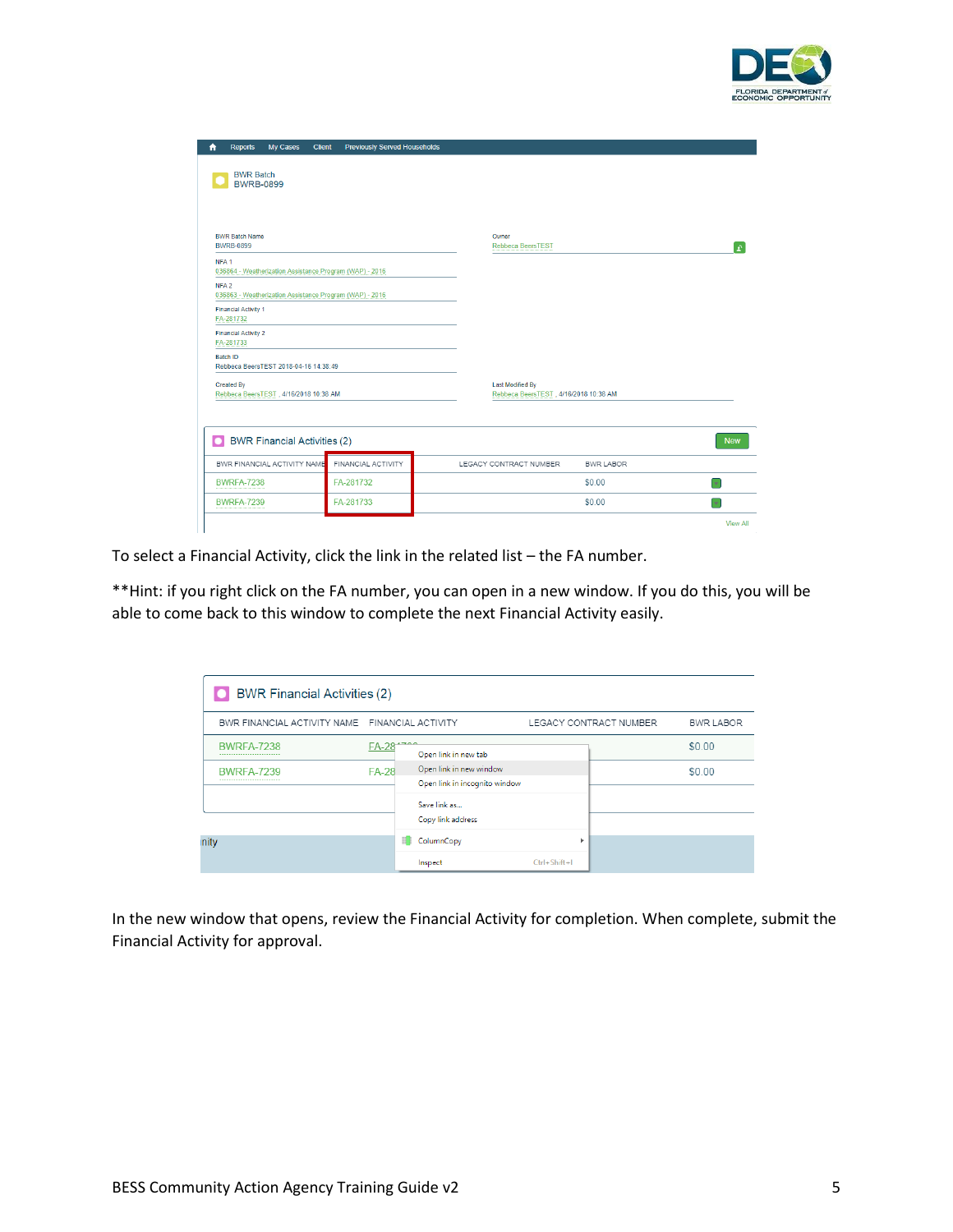

| <b>Reports</b><br>My Cases<br>٨                                                     | <b>Client</b>                             | Previously Served Households                                                           |                | <b>BWR Household Data</b>    |                             |                             |                         |                            |  |
|-------------------------------------------------------------------------------------|-------------------------------------------|----------------------------------------------------------------------------------------|----------------|------------------------------|-----------------------------|-----------------------------|-------------------------|----------------------------|--|
| <b>Financial Activity</b><br>FA-269236                                              |                                           |                                                                                        |                |                              |                             |                             | Edit                    | <b>Submit for Approval</b> |  |
| Financial Activity Type<br>Reimbursement                                            |                                           | Notice of Fund Availability<br>036544 - Weatherization Assistance Program (WAP) - 2016 |                |                              |                             | Reporting Time Period Start |                         |                            |  |
| Financial Activity Name<br>FA-269236                                                |                                           |                                                                                        |                |                              | Status<br>Requested         |                             |                         |                            |  |
| Notice of Fund Availability<br>036544.-Westherlastion.Assistance.Eropram.0WNEL-2016 |                                           |                                                                                        |                |                              | Reporting Time Period Start |                             |                         |                            |  |
| Notice of Fund Availability Start Date<br>4/1/2018                                  |                                           |                                                                                        |                | Regorting Time Period End    |                             |                             |                         |                            |  |
| <b>NEA ID</b><br>036544                                                             |                                           |                                                                                        |                |                              | <b>Requested Date</b>       |                             |                         |                            |  |
| <b>Total Asset Amount</b><br>\$1,000,000.00                                         |                                           |                                                                                        |                | Approved Date <sup>(1)</sup> |                             |                             |                         |                            |  |
| Prior LTD Expenditure<br>\$0.00                                                     |                                           |                                                                                        |                |                              |                             |                             |                         |                            |  |
| Long Contract Number<br>17V0X-0G-01-27-04-010                                       |                                           |                                                                                        |                |                              |                             |                             |                         |                            |  |
| Non-Workforce Object Code                                                           |                                           |                                                                                        |                |                              |                             |                             |                         |                            |  |
|                                                                                     |                                           |                                                                                        |                |                              |                             |                             |                         |                            |  |
| ctivity Cost Categories<br>Cost Category Name                                       | Activity                                  |                                                                                        |                | Cost Code                    | Dir Client Srvcs            | Category Total Budget       | <b>Budget Remaining</b> | <b>Funds Requested</b>     |  |
| Administrative Expenses                                                             |                                           | Administrative - Only Documented Costs                                                 |                |                              | ✔                           | \$10,000.00                 | \$10,000,00             |                            |  |
| Production Expenses                                                                 | Labor                                     |                                                                                        |                |                              | ✔                           | \$10,000.00                 | \$10,000.00             |                            |  |
| <b>Production Expenses</b>                                                          | Material                                  |                                                                                        |                |                              | ✔                           | \$10,000.00                 | \$10,000.00             |                            |  |
| Production Expenses                                                                 |                                           | Materials/Labor/Program Support                                                        |                |                              | ✔                           | \$10,000,00                 | \$10,000.00             |                            |  |
| Production Expenses                                                                 |                                           | Materials/Labor/Program Support - Fee For Service                                      |                |                              | ✔                           | \$10,000,00                 | \$10,000.00             |                            |  |
| Production Expenses                                                                 |                                           | Materials/Labor/Program Support - Labor                                                |                |                              | ✔                           | \$10,000.00                 | \$10,000.00             |                            |  |
| Production Expenses                                                                 | Materials/Labor/Program Support Materials |                                                                                        |                |                              | ✔                           | \$10,000.00                 | \$10,000.00             |                            |  |
|                                                                                     | <b>American Planning and Accords</b>      |                                                                                        |                |                              |                             | <b>COLOR</b>                | en een.                 |                            |  |
|                                                                                     |                                           |                                                                                        |                |                              |                             |                             |                         |                            |  |
|                                                                                     |                                           |                                                                                        |                |                              |                             |                             |                         |                            |  |
| County Expenditures                                                                 |                                           |                                                                                        |                |                              |                             |                             |                         |                            |  |
| Fin Activity County Expenditure Name                                                |                                           |                                                                                        | SR County Name | Save                         |                             | County Funds Expenditure    |                         | County Expenditure         |  |
| FA CTY ALLO 000021                                                                  |                                           |                                                                                        | Flagler        |                              |                             | \$200,000.00                |                         | 0.00                       |  |
| FAICTY ALLO - 000022                                                                |                                           |                                                                                        | Volusia        |                              |                             | \$200,000.00                |                         | 0.00                       |  |

When you have submitted for approval, close the page to return to the BWR Batch record.

If you have a second Financial Activity in the Batch, follow last step again to submit the Financial Activity records for the BWRs.